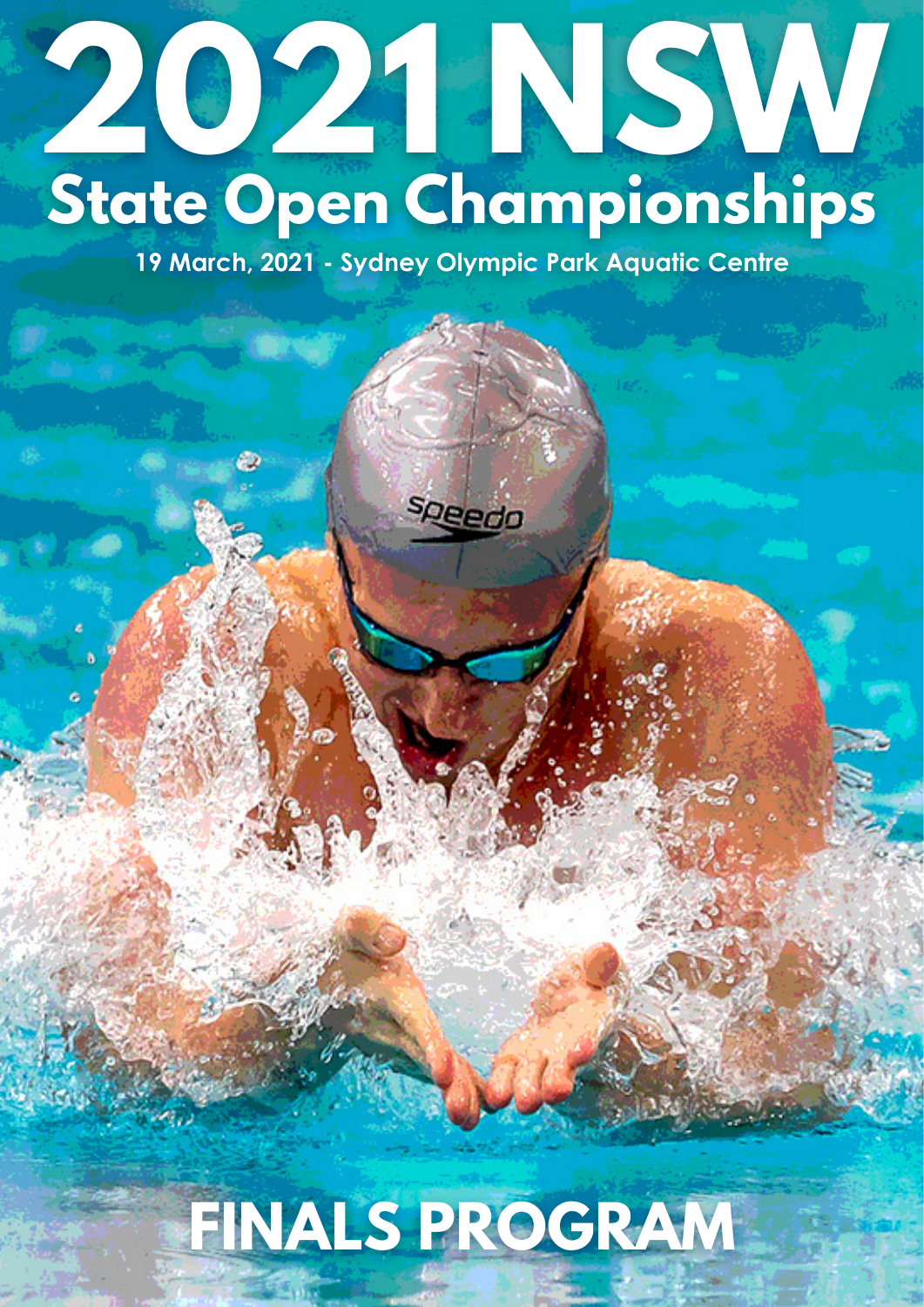| Event 1                                        |                          |         | <b>Men's 400 Metre Freestyle</b>  |                          |                     |               |              |
|------------------------------------------------|--------------------------|---------|-----------------------------------|--------------------------|---------------------|---------------|--------------|
| NSW:                                           |                          | 3:40.08 | 30/07/2002                        | <b>IAN THORPE</b>        | <b>SLC AQUADOT</b>  |               |              |
| NSW A/C:                                       |                          | 3:40.54 | 18/02/2002                        | <b>IAN THORPE</b>        | <b>SLC AQUADOT</b>  |               |              |
|                                                | AUSTRALIAN:              | 3:40.08 | 30/07/2002                        | <b>IAN THORPE</b>        | <b>SLC AQUDOT</b>   |               |              |
| AUST A/C:                                      |                          | 3:40.54 | 18/03/2002                        | <b>IAN THORPE</b>        | <b>SLC AQUADOT</b>  |               |              |
|                                                | COMMONWEALTH:            | 3:40.08 | 30/07/2002                        | <b>IAN THORPE</b>        | <b>AUSTRALIA</b>    |               |              |
| WORLD:                                         |                          | 3:40.07 | 26/07/2009                        | PAUL BIEDERMANN          | <b>GERMANY</b>      |               |              |
|                                                | TITLEHOLDER:             | 3:48.69 | 13/03/2020                        | <b>ELIJAH WINNINGTON</b> | <b>BOND</b>         |               |              |
|                                                | Meet Qualifying: 4:20.50 |         |                                   |                          |                     |               |              |
| Lane<br>A - Final                              | <b>Name</b>              |         | Age Team                          |                          | <b>Prelims</b>      | <b>Finals</b> | Place        |
| 0                                              | PEREZ, DANIEL            |         | 23 SYDNEY UNIVERSITY              |                          | 4:00.13             |               |              |
| $\mathbf{1}$                                   | KOCH, JAMES              |         | 22 SYDNEY UNIVERSITY              |                          | 3:57.78             |               |              |
| $\overline{2}$                                 | ROBERTS, WESLEY          |         | 23 WESTS ILLAWARRA                |                          | 3:55.79             |               |              |
| 3                                              | GRANT, ALEXANDER         |         | 20 MORETON BAY                    |                          | 3:54.09             |               |              |
| 4                                              | WINNINGTON, ELIJAH       |         | 20 ST PETERS WESTERN              |                          | 3:50.07             |               |              |
| 5                                              | HORTON, MACK             |         |                                   | 24 MELBOURNE VICENTRE    | 3:52.93             |               |              |
| 6                                              | SWINBURN, STUART         |         | 19 UNIVERSITY OF NSW              |                          | 3:54.15             |               |              |
| $\overline{7}$                                 | WILKES, RYAN             |         | <b>18 SYDNEY UNIVERSITY</b>       |                          | 3:57.73             |               |              |
| 8                                              |                          |         | 20 BOND                           |                          | 4:00.03             |               |              |
| <b>BULLEN, TRISTAN</b><br>9<br>SOESANTO, MARCO |                          |         | 20 SURREY PARK                    |                          | 4:03.15             |               |              |
| <b>B</b> - Final                               |                          |         |                                   |                          |                     |               |              |
| 0                                              | WEEKS, ALEX              |         | 17 NORWEST                        |                          | 4:10.37             |               |              |
| $\mathbf{1}$                                   | HORNE, EDEN              |         | 18 CARLILE                        |                          | 4:09.27             |               |              |
| $\overline{2}$                                 | CAME, HARRY              |         | 19 CRONULLA                       |                          | 4:08.56             |               |              |
| 3                                              | GALEA, MATTHEW           |         | 19 SOPAC                          |                          | 4:06.05             |               |              |
| 4                                              | <b>BOLTON, ANGUS</b>     |         | 18 SOPAC                          |                          | 4:03.35             |               |              |
| 5                                              | GORGAS, GABRIEL          |         | 18 KNOX PYMBLE                    |                          | 4:04.46             |               |              |
| 6                                              | SHEEHY, LACHLAN          |         | 19 AUBURN                         |                          | 4:08.31             |               |              |
| $\overline{7}$                                 | PEREGRINA, THOMAS        |         | 21 KNOX PYMBLE                    |                          | 4:08.91             |               |              |
| 8                                              | ERWIN, RYAN              |         |                                   | 22 MACQUARIE UNIVERSITY  | 4:09.88             |               |              |
|                                                |                          |         |                                   |                          |                     |               |              |
| Event 2                                        |                          |         | <b>Women's 50 Metre Butterfly</b> |                          |                     |               |              |
| NSW:                                           |                          | 25.49   | 15/08/2019                        | <b>CATE CAMPBELL</b>     | <b>AUSTRALIA</b>    |               |              |
| NSW A/C:                                       |                          | 25.60   | 17/03/2009                        | <b>MARIEKE GUEHRER</b>   | MELBOURN VIC CENTRE |               |              |
|                                                | <b>AUSTRALIAN:</b>       | 25.31   | 16/08/2019                        | <b>HOLLY BARRATT</b>     | <b>ROCKINGHAM</b>   |               |              |
| AUST A/C:                                      |                          | 25.47   | 1/03/2018                         | <b>CATE CAMPBELL</b>     | <b>CHANDLER</b>     |               |              |
|                                                | COMMONWEALTH:            | 25.20   | 27/07/2014                        | <b>FRAN HALSALL</b>      | <b>ENGLAND</b>      |               |              |
| WORLD:                                         |                          | 24.43   | 5/07/2014                         | SARAH SJOSTROM           | SWEDEN              |               |              |
|                                                | TITLEHOLDER:             | 25.87   | 13/03/2020                        | <b>EMMA MCKEON</b>       | <b>GRIFFITH UNI</b> |               |              |
|                                                | Meet Qualifying: 31.00   |         |                                   |                          |                     |               |              |
| Lane                                           | <b>Name</b>              |         | Age Team                          |                          | <b>Prelims</b>      | <b>Finals</b> | <b>Place</b> |
| A - Final                                      |                          |         |                                   |                          |                     |               |              |
| 0                                              | WEBB, ABBEY              |         | 20 GINNINDERRA                    |                          | 27.91               |               |              |
| 1                                              | CASTELLUZZO, BRITTANY    |         | <b>20 TEA TREE GULLY</b>          |                          | 27.60               |               |              |
| $\overline{2}$                                 | STUART, ALICE            |         | 23 TSS AQUATIC                    |                          | 27.51               |               |              |
| 3                                              | SEEBOHM, EMILY           |         | 28 GRIFFITH UNIVERSITY            |                          | 27.35               |               |              |
| 4                                              | MCKEON, EMMA             |         | 26 GRIFFITH UNIVERSITY            |                          | 26.22               |               |              |
| 5                                              | PERKINS, ALEXANDRIA      |         | 20 USC SPARTANS                   |                          | 27.08               |               |              |
| 6                                              | OLDSEN, ELLYSIA          |         | 25 MARION                         |                          | 27.37               |               |              |
| 7                                              | ST VINCENT, REBECCA      |         | <b>19 GRIFFITH UNIVERSITY</b>     |                          | 27.58               |               |              |
| 8                                              | FYDLER, CLAUDIA          |         | 19 KNOX PYMBLE                    |                          | 27.89               |               |              |
| 9                                              | JONES, EMILY             |         | 17 HUNTER                         |                          | 28.07               |               |              |

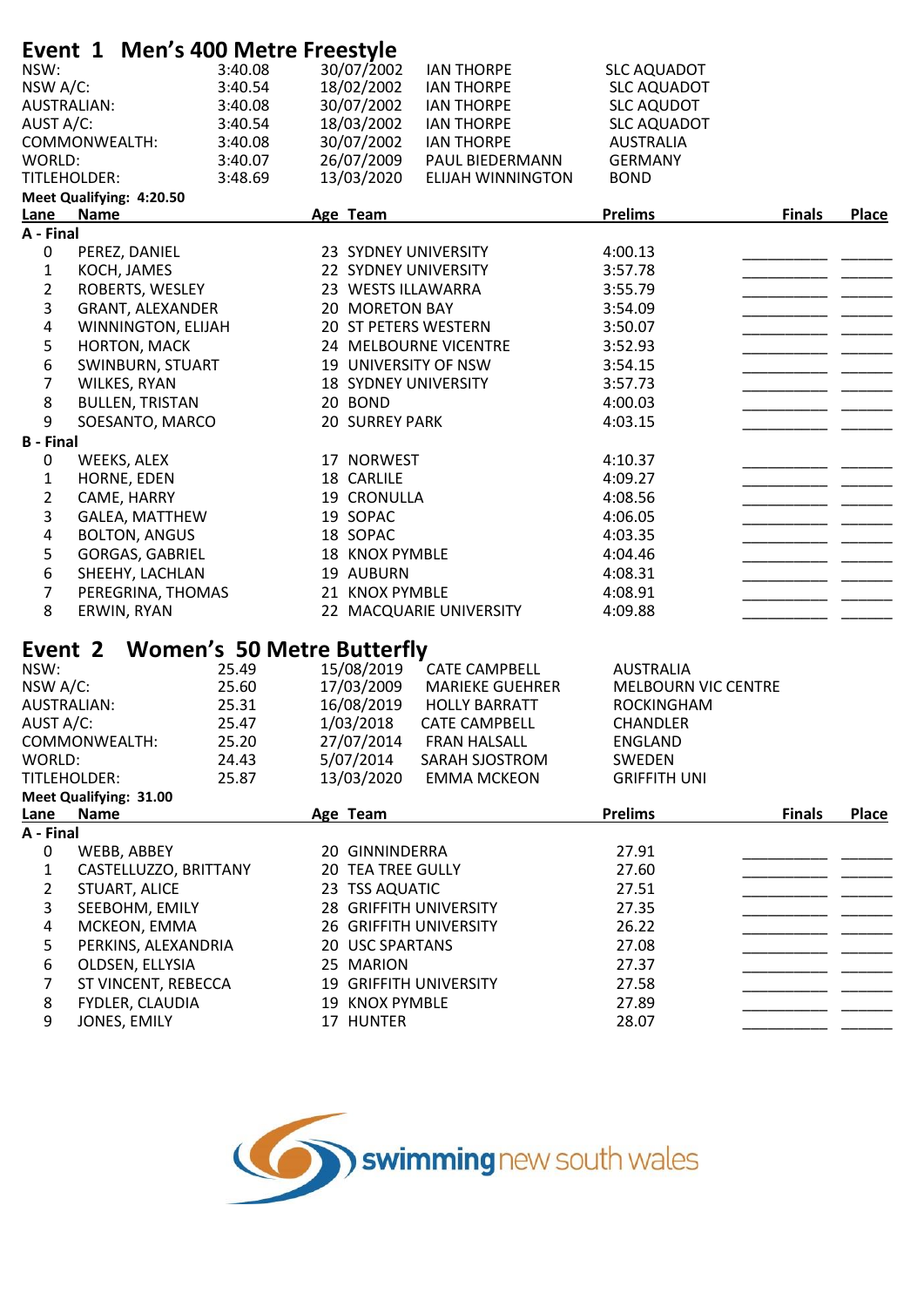| <b>B</b> - Final  |                                   |                                    |                     |
|-------------------|-----------------------------------|------------------------------------|---------------------|
| 0                 | SUTHERLAND, CARA                  | 20 NARRABEEN                       | 28.85               |
| 1                 | VILLIERS, ORIANE                  | 22 CANBERRA                        | 28.80               |
| 2                 | CASH, CHARLI                      | <b>16 CRONULLA</b>                 | 28.59               |
| 3                 | VAN ZOGGEL, ANNEKE                | <b>16 EPPING BULLETS</b>           | 28.23               |
| 4                 | <b>GUBECKA, CHELSEA</b>           | 22 YERONGA PARK                    | 28.14               |
| 5                 | GILMOUR, TIANNI                   | 25 USC SPARTANS                    | 28.22               |
| 6                 | WUNSCH, OLIVIA                    | 14 CARLILE                         | 28.41               |
|                   | NELSON, HOLLY                     | 18 ABBOTSLEIGH                     | 28.60               |
| 8                 | RYAN, GRACE                       | 25 KEMPSEY                         | 28.83               |
| 9                 | HELAYEL, GABRIELLA                | <b>18 SYDNEY UNIVERSITY</b>        | 28.90               |
| <b>Alternates</b> |                                   |                                    |                     |
| 1                 | <b>GERREYN, GRACE</b>             | 14 KNOX PYMBLE                     | 28.93               |
| 2                 | <b>BARAKAT, ISABELLE</b>          | 13 SOPAC                           | 29.16               |
|                   | Event 3 Men's 200 Metre Butterfly |                                    |                     |
| NSW:              | 1:56.17                           | 19/09/2000<br><b>JUSTIN NORRIS</b> | <b>HUNTER</b>       |
| NSW A/C:          | 1:54.46                           | 17/03/2009<br>NICK D'ARCY          | <b>MAROOCHYDORE</b> |

| <b>INSWA/C:</b>  |                          | 1.54.40 | 1770372009           | NICK D'ARCY                            | <b>IVIARUULHYDUKE</b> |               |       |
|------------------|--------------------------|---------|----------------------|----------------------------------------|-----------------------|---------------|-------|
|                  | <b>AUSTRALIAN:</b>       | 1:54.46 | 17/03/2009           | NICK D'ARCY                            | <b>MAROOCHYDORE</b>   |               |       |
| AUST A/C:        |                          | 1:52.09 | 28/03/2007           | <b>MICHAEL PHELPS</b>                  | <b>USA</b>            |               |       |
|                  | COMMONWEALTH:            | 1:52.96 | 31/07/2012           | CHAD LE CLOS                           | <b>RUSSIA</b>         |               |       |
| WORLD:           |                          | 1:50.73 | 24/07/2019           | <b>MILAK KRISTOF</b>                   | <b>HUNGARY</b>        |               |       |
|                  | TITLEHOLDER:             | 1:57.35 | 13/03/2020           | <b>KYLE CHALMERS</b>                   | <b>MARION</b>         |               |       |
|                  | Meet Qualifying: 2:15.00 |         |                      |                                        |                       |               |       |
| Lane             | <b>Name</b>              |         | Age Team             |                                        | <b>Prelims</b>        | <b>Finals</b> | Place |
| A - Final        |                          |         |                      |                                        |                       |               |       |
| 0                | TOISUTA, JOSHUA          |         | 18 SOPAC             |                                        | 2:06.70               |               |       |
| 1                | FOLEY, LACHLAN           |         |                      | 19 AQUABLITZ TOONGABBIE                | 2:05.63               |               |       |
| $\overline{2}$   | BENEHOUTSOS, THEODOROS   |         |                      | 23 MELBOURNE VICENTRE                  | 2:03.30               |               |       |
| 3                | HAWKE, CHARLIE           |         | <b>18 HUNTER</b>     |                                        | 2:02.87               |               |       |
| 4                | COX, CHARLES             |         |                      | 21 ST PETERS WESTERN                   | 1:59.27               |               |       |
| 5                | <b>QUACH, ALEX</b>       |         | 19 AUBURN            |                                        | 2:01.80               |               |       |
| 6                | MORGAN, DAVID            |         | 27 TSS AQUATIC       |                                        | 2:02.94               |               |       |
| 7                | HANSEN, ETHAN            |         | 18 KNOX PYMBLE       |                                        | 2:04.50               |               |       |
| 8                | LEE, JUSTIN              |         | 16 KNOX PYMBLE       |                                        | 2:06.03               |               |       |
| 9                | ARMBRUSTER, BEN          |         | <b>18 STANTHORPE</b> |                                        | 2:07.12               |               |       |
| <b>B</b> - Final |                          |         |                      |                                        |                       |               |       |
| $\mathbf 0$      | JESSUR, ATILLA           |         | 17 CARLILE           |                                        | 2:12.79               |               |       |
| 1                | ALBERTYN, KARL           |         | 15 KNOX PYMBLE       |                                        | 2:11.66               |               |       |
| $\overline{2}$   | BARISIC, SAMSON          |         | 15 SOPAC             |                                        | 2:11.01               |               |       |
| 3                | TWISS, RYLEY             |         | 17 HUNTER            |                                        | 2:09.92               |               |       |
| 4                | MCLOUGHLIN, DANIEL       |         |                      | 16 KINCUMBER PACIFIC DOLPHINS          | 2:07.88               |               |       |
| 5                | GAUCI, JAMES             |         | 14 SOPAC             |                                        | 2:09.86               |               |       |
| 6                | MCLELLAN, HAMISH         |         |                      | 16 WARRINGAH AQUATIC                   | 2:10.67               |               |       |
| 7                | MIDDLETON, WILL          |         |                      | 21 WESTERN MELBOURNE PROPULSION2:11.06 |                       |               |       |
| 8                | <b>BAMFORD, NICHOLAS</b> |         | 17 KIAMA             |                                        | 2:12.53               |               |       |
|                  |                          |         |                      |                                        |                       |               |       |

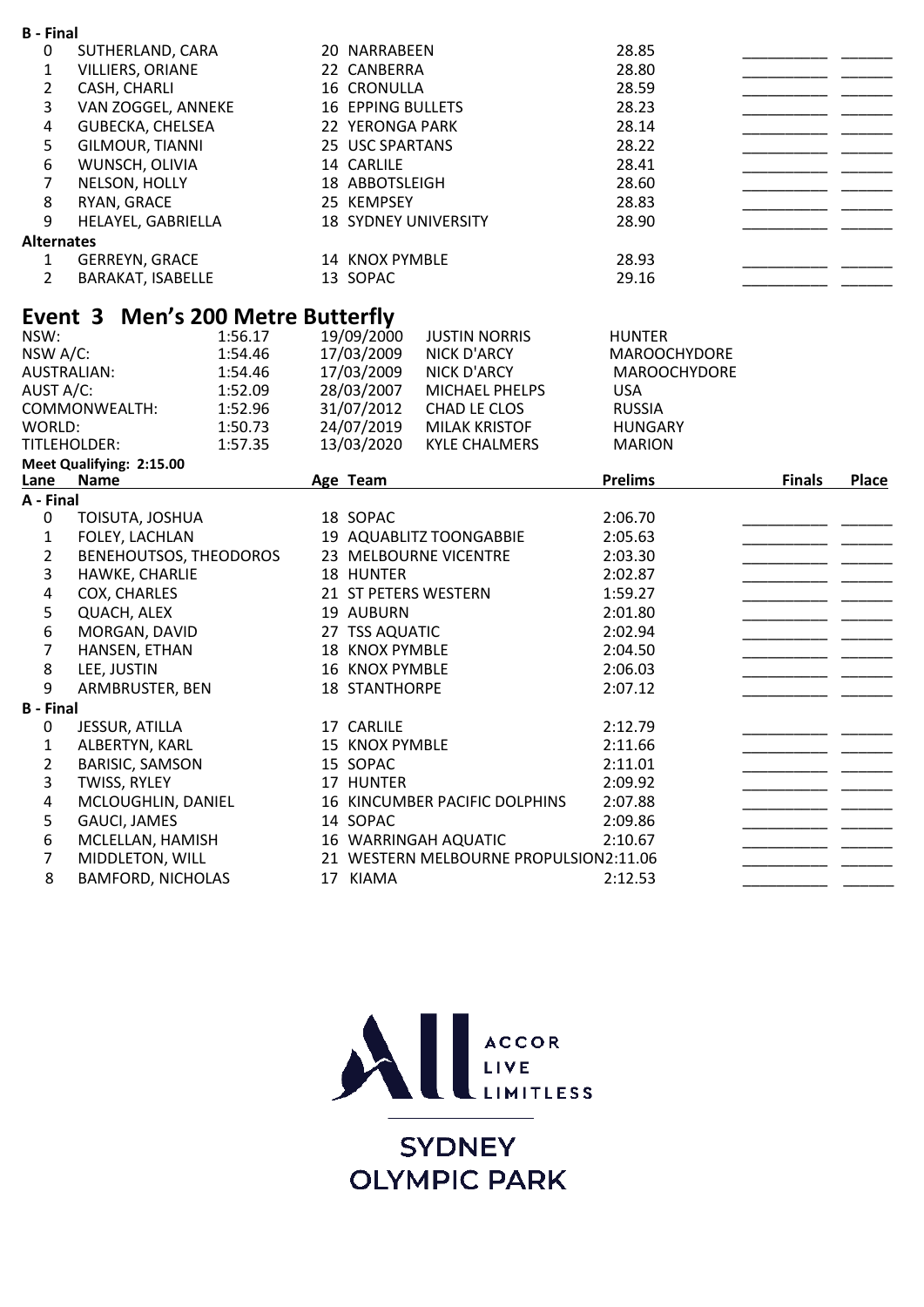| Event 4              |                                         | <b>Women's 100 Metre Breaststroke</b> |                          |                             |                   |               |       |
|----------------------|-----------------------------------------|---------------------------------------|--------------------------|-----------------------------|-------------------|---------------|-------|
| NSW:                 |                                         | 1:07.04                               | 18/08/2010               | SAMANTHA MARSHALL           | <b>AUSTRALIA</b>  |               |       |
| NSW A/C:             |                                         | 1:05.75                               | 24/03/2008               | LEISEL JONES                | <b>CA TRITONS</b> |               |       |
|                      | <b>AUSTRALIAN:</b>                      | 1:05.09                               | 20/03/2006               | LEISEL JONES                | <b>COMMERCIAL</b> |               |       |
| AUST A/C:<br>1:05.09 |                                         |                                       | 20/03/2006               | LEISEL JONES                | <b>COMMERCIAL</b> |               |       |
|                      | COMMONWEALTH:                           | 1:05.09                               | 20/03/2006               | LEISEL JONES                | <b>AUSTRALIA</b>  |               |       |
| WORLD:               |                                         | 1:04.13                               | 25/07/2017               | <b>LILLY KING</b>           | <b>USA</b>        |               |       |
|                      | TITLEHOLDER:                            | 1:08.33                               | 13/03/2020               | <b>JENNA STRAUCH</b>        | <b>BOND</b>       |               |       |
| Lane                 | Meet Qualifying: 1:21.50<br><b>Name</b> |                                       | Age Team                 |                             | <b>Prelims</b>    | <b>Finals</b> | Place |
|                      |                                         |                                       |                          |                             |                   |               |       |
| A - Final            |                                         |                                       |                          |                             |                   |               |       |
| 0                    | GILMOUR, TIANNI                         |                                       | 25 USC SPARTANS          |                             | 1:12.19           |               |       |
| $\mathbf{1}$         | KINDER, TARA                            |                                       |                          | 17 MELBOURNE VICENTRE       | 1:10.00           |               |       |
| $\overline{2}$       | WALLACE, TESSA                          |                                       | 27 USC SPARTANS          |                             | 1:08.94           |               |       |
| 3                    | <b>BOHL, GEORGIA</b>                    |                                       |                          | 23 GRIFFITH UNIVERSITY      | 1:08.06           |               |       |
| 4                    | HARKIN, ABBEY                           |                                       |                          | 22 ST PETERS WESTERN        | 1:07.21           |               |       |
| 5                    | STRAUCH, JENNA                          |                                       | 23 BOND                  |                             | 1:07.90           |               |       |
| 6                    | HANSEN, JESSICA                         |                                       | 25 CRUIZ                 |                             | 1:08.55           |               |       |
| $\overline{7}$       | PICKETT, LEISTON                        |                                       | 29 MARION                |                             | 1:09.36           |               |       |
| 8                    | NOBBS, EMILY                            |                                       | 19 CANBERRA              |                             | 1:11.98           |               |       |
| 9                    | OBEREKAR, ASHLEIGH                      |                                       | 20 VALLEY AQUATIC        |                             | 1:12.55           |               |       |
| <b>B</b> - Final     |                                         |                                       |                          |                             |                   |               |       |
| 0                    | NAUMOVSKI, GABRIELLE                    |                                       | 17 RAVENSWOOD            |                             | 1:16.66           |               |       |
| $\mathbf{1}$         | BELDHAM-COLLINS, SOPHIE                 |                                       |                          | 20 CASTLE HILL RSL DOLPHINS | 1:15.59           |               |       |
| $\overline{2}$       | LEVY, ARIELLA                           |                                       |                          | 21 KINCOPPAL-ROSE BAY       | 1:13.95           |               |       |
| 3                    | MICHELL, GRACE                          |                                       | 17 SOPAC                 |                             | 1:13.33           |               |       |
| 4                    | LUUKKANEN, CARITA                       |                                       |                          | 24 SYDNEY UNIVERSITY        | 1:12.73           |               |       |
| 5                    | WILSON, LAURA                           |                                       | 18 KNOX PYMBLE           |                             | 1:13.03           |               |       |
| 6                    | ZHANG, BELLA                            |                                       | 15 KNOX PYMBLE           |                             | 1:13.46           |               |       |
| $\overline{7}$       | JOHNSON, ISABELLA                       |                                       | <b>15 EPPING BULLETS</b> |                             | 1:14.08           |               |       |
| 8                    | PIVA, LUCY                              |                                       | 15 CANBERRA              |                             | 1:15.74           |               |       |
| 9                    | HAYES, ALEX                             |                                       | 15 TAMWORTH CITY         |                             | 1:16.70           |               |       |
| <b>Alternates</b>    |                                         |                                       |                          |                             |                   |               |       |
| $\mathbf{1}$         | MYERS, TEAGAN                           |                                       | 15 WOLLONGONG            |                             | 1:17.08           |               |       |
|                      |                                         |                                       |                          |                             |                   |               |       |

### **Event 101 Men's 11 & Over 50 Metre Freestyle Multi-Class**

| Lane | Name                       | Age Team                    | <b>Prelims</b> | <b>Finals</b> | Place |
|------|----------------------------|-----------------------------|----------------|---------------|-------|
|      | Heat 1 Finals              |                             |                |               |       |
| 0    | JASON, NATHAN S12          | 18 USC SPARTANS             | 25.84          |               |       |
|      | <b>TEMPLETON, JACOB</b>    | 25 USC SPARTANS             | 25.32          |               |       |
| 2    | STUBBS, OSCAR S13          | 20 SOPAC                    | 25.25          |               |       |
| 3    | HANCE, BENJAMIN            | 20 USC SPARTANS             | 24.70          |               |       |
| 4    | <b>CROTHERS, ROWAN S10</b> | 23 YERONGA PARK             | 23.68          |               |       |
| 5    | <b>BETAR, RICKY S14</b>    | 17 AUBURN                   | 24.50          |               |       |
| 6    | <b>IRELAND, JACK S14</b>   | 21 UNIVERSITY OF QUEENSLAND | 24.94          |               |       |
| 7    | JASON, BRAEDAN S12         | 22 USC SPARTANS             | 25.26          |               |       |
| 8    | GILLHAM, HUGH S10          | <b>18 KINROSS WOLAROI</b>   | 25.55          |               |       |
| 9    | PEARSE, COL S10            | 17 MELBOURNE H2O            | 26.04          |               |       |

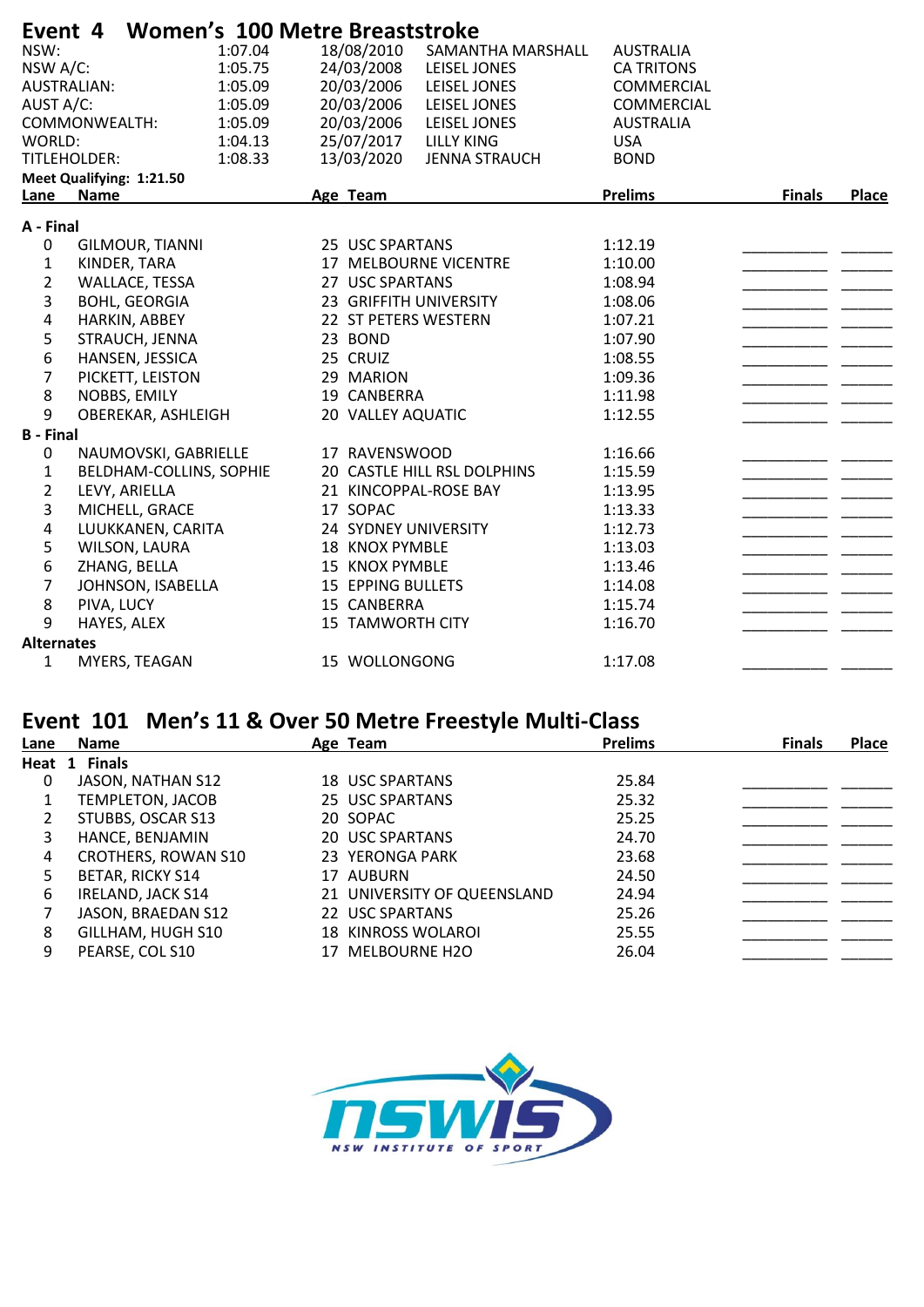| Lane              | <b>Name</b>                                   | Event 102 Women's 11 & Over 50 Metre Freestyle Multi-Class<br>Age Team | <b>Prelims</b>               | <b>Finals</b> | <b>Place</b> |
|-------------------|-----------------------------------------------|------------------------------------------------------------------------|------------------------------|---------------|--------------|
|                   |                                               |                                                                        |                              |               |              |
|                   | Heat 1 Finals                                 |                                                                        |                              |               |              |
| 0                 | RICHARDS, POPPY S8                            | <b>16 USC SPARTANS</b>                                                 | 32.30                        |               |              |
| 1                 | JONES, JENNA S12                              | 20 AUBURN                                                              | 29.83                        |               |              |
| $\overline{2}$    | STEPHENS, KEIRA S10                           | <b>18 USC SPARTANS</b>                                                 | 29.40                        |               |              |
| 3                 | GREENWOOD, JASMINE S10                        | 16 BAY & BASIN                                                         | 28.94                        |               |              |
| 4                 | DEDEKIND, KATJA S13                           | <b>19 USC SPARTANS</b>                                                 | 28.01                        |               |              |
| 5                 | STORM, RUBY S14                               | 17 USC SPARTANS                                                        | 28.68                        |               |              |
| 6                 | <b>CORRY, TAYLOR S14</b>                      | 26 NELSON BAY                                                          | 28.98                        |               |              |
| $\overline{7}$    | <b>BEECROFT, EMILY S9</b>                     | 21 TRARALGON                                                           | 29.85                        |               |              |
| 8                 | LUCY, JADE S14                                | 24 SLC AQUADOT                                                         | 29.96                        |               |              |
| 9                 | <b>BLANSHARD, TAHLIA S7</b>                   | 20 WOY WOY                                                             | 34.78                        |               |              |
| <b>Alternates</b> |                                               |                                                                        |                              |               |              |
| $\mathbf{1}$      | HINDS, MADDISON S14                           | 15 HORNSBY                                                             | 30.60                        |               |              |
|                   | <b>Men's 50 Metre Breaststroke</b><br>Event 5 |                                                                        |                              |               |              |
| NSW:              | 27.69                                         | 23/07/2017<br><b>MATTHEW WILSON</b>                                    | SOPAC                        |               |              |
| NSW A/C:          | 27.28                                         | 3/04/2015<br><b>CHRISTIAN SPRENGER</b>                                 | <b>COMMERCIAL</b>            |               |              |
|                   | 26.74<br><b>AUSTRALIAN:</b>                   | 5/04/2014<br><b>CHRISTIAN SPRENGER</b>                                 | COMMERCIAL                   |               |              |
| AUST A/C:         | 26.58                                         | 9/04/2018                                                              | CAMERON VAN DER BURGH RUSSIA |               |              |
|                   | COMMONWEALTH:<br>25.95                        | 25/07/2017<br><b>ADAM PEATY</b>                                        | <b>GREAT BRITAIN</b>         |               |              |
| WORLD:            | 25.95                                         | 25/07/2017<br><b>ADAM PEATY</b>                                        | <b>GREAT BRITAIN</b>         |               |              |
|                   | 27.95<br>TITLEHOLDER:                         | 13/03/2020<br><b>MATTHEW WILSON</b>                                    | SOPAC                        |               |              |
|                   | Meet Qualifying: 33.50                        |                                                                        |                              |               |              |
| Lane              | <b>Name</b>                                   | Age Team                                                               | <b>Prelims</b>               | <b>Finals</b> | <b>Place</b> |
| A - Final         |                                               |                                                                        |                              |               |              |
| 0                 | MCLEAN, JUSTIN                                | 20 MACQUARIE UNIVERSITY                                                | 28.97                        |               |              |
| 1                 | WILKES, NASH                                  | 19 FORSTER AQUATIC                                                     | 28.72                        |               |              |
| $\overline{2}$    | WILLIAMSON, SAMUEL                            | 23 FIRBANK AQUASTARS                                                   | 28.53                        |               |              |
| 3                 | MCKECHNIE, JAMES                              | 25 STARPLEX                                                            | 28.30                        |               |              |
| 4                 | WILSON, MATTHEW                               | 22 SOPAC                                                               | 27.87                        |               |              |
| 5                 | PACKARD, JAKE                                 | 26 USC SPARTANS                                                        | 28.17                        |               |              |
| 6                 | CAVE, DANIEL                                  | 22 MELBOURNE VICENTRE                                                  | 28.52                        |               |              |
| $\overline{7}$    | COLLETT, JOSHUA                               | 17 KNOX PYMBLE                                                         | 28.59                        |               |              |
| 8                 | <b>BELL, GRAYSON</b>                          | 23 TSS AQUATIC                                                         | 28.75                        |               |              |
| 9                 | <b>BUCKINGHAM, HAIG</b>                       | 16 SOPAC                                                               | 28.98                        |               |              |
| <b>B</b> - Final  |                                               |                                                                        |                              |               |              |
| 0                 | YII, RYAN                                     | 20 WARRINGAH AQUATIC                                                   | 30.26                        |               |              |
| 1                 | SELWOOD, ADAM                                 | 21 WESTERN MELBOURNE PROPULSION                                        | 29.93                        |               |              |
| $\overline{2}$    | SEARANT, ADEN                                 | 20 NUSWIM                                                              | 29.86                        |               |              |
| 3                 | ZHANG, DYLAN                                  | 17 KNOX PYMBLE                                                         | 29.76                        |               |              |
| 4                 | <b>BIBBY, LUKE</b>                            | 25 NARRABEEN                                                           | 29.37                        |               |              |
| 5                 | MACKIE, JACK                                  | 18 SOPAC                                                               | 29.64                        |               |              |
| 6                 | <b>BRACKIN, CONNOR</b>                        | 18 ST PETERS WESTERN                                                   | 29.81                        |               |              |
| $\overline{7}$    | HARGREAVES, THOMAS                            | 21 CITY OF SYDNEY                                                      | 29.88                        |               |              |
| 8                 | CHARLTON, JACK                                | 20 CASTLE HILL RSL DOLPHINS                                            | 30.08                        |               |              |
| 9                 | LEI, TERRENCE                                 | 18 SOPAC                                                               | 30.54                        |               |              |
| <b>Alternates</b> |                                               |                                                                        |                              |               |              |
| 1                 | HENDERSON, FERGUS                             | <b>20 SYDNEY UNIVERSITY</b>                                            | 30.62                        |               |              |
| $\overline{2}$    | SCREEN, BAILEY                                | 14 WILLOUGHBY                                                          | 30.81                        |               |              |

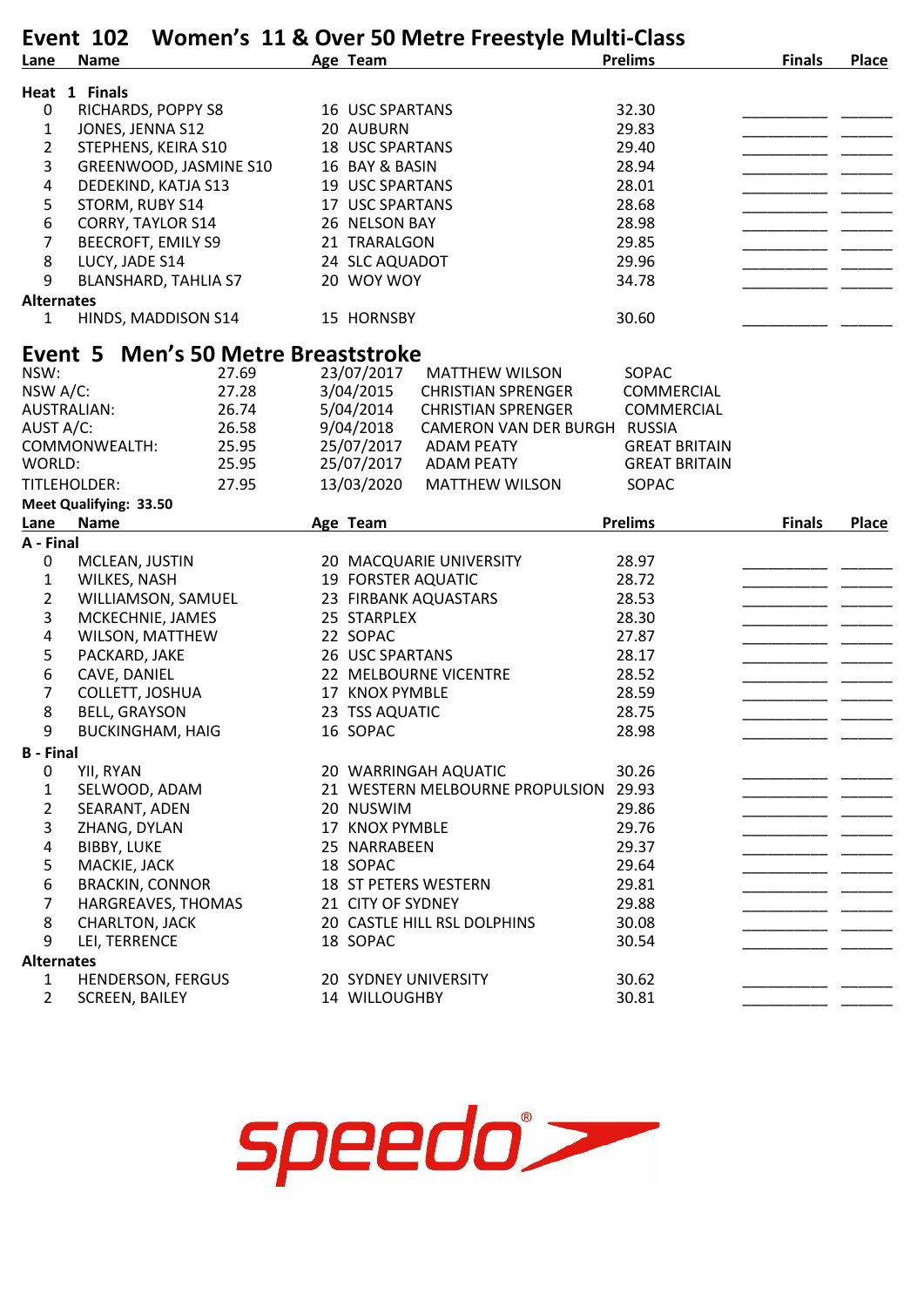|                   | Event 6                                 |                | <b>Women's 100 Metre Freestyle</b> |                                                 |                     |               |              |
|-------------------|-----------------------------------------|----------------|------------------------------------|-------------------------------------------------|---------------------|---------------|--------------|
| NSW:              |                                         | 52.12          | 13/06/2019                         | <b>CATE CAMPBELL</b>                            | <b>AUSTRALIA</b>    |               |              |
| NSW A/C:          |                                         | 52.37          | 20/01/2018                         | <b>CATE CAMPBELL</b>                            | <b>CHANDLER</b>     |               |              |
|                   | <b>AUSTRALIAN:</b>                      | 52.03          | 10/08/2018                         | <b>CATE CAMPBELL</b>                            | <b>CHANDLER</b>     |               |              |
| AUST A/C:         |                                         | 52.06          | 2/07/2016                          | <b>CATE CAMPBELL</b>                            | COMMERCIAL          |               |              |
|                   | COMMONWEALTH:                           | 52.03          | 10/08/2018                         | <b>CATE CAMPBELL</b>                            | <b>AUSTRALIA</b>    |               |              |
| WORLD:            |                                         | 51.71          | 23/07/2017                         | SARAH SJOSTROM                                  | SWEDEN              |               |              |
|                   | TITLEHOLDER:                            | 53.00          | 13/03/2020                         | <b>EMMA MCKEON</b>                              | <b>GRIFFITH UNI</b> |               |              |
| Lane              | Meet Qualifying: 1:01.50<br><b>Name</b> |                | Age Team                           |                                                 | <b>Prelims</b>      | <b>Finals</b> | <b>Place</b> |
|                   |                                         |                |                                    |                                                 |                     |               |              |
| A - Final         |                                         |                |                                    |                                                 | 56.27               |               |              |
| 0<br>$\mathbf{1}$ | MOUNFIELD, BETHAN<br>WEBB, ABBEY        |                | 20 MARION<br>20 GINNINDERRA        |                                                 | 56.17               |               |              |
| $\overline{2}$    |                                         |                | 26 KNOX PYMBLE                     |                                                 | 54.57               |               |              |
| 3                 | CAMPBELL, BRONTE                        |                | 26 MARION                          |                                                 | 53.69               |               |              |
|                   | <b>WILSON, MADISON</b>                  |                |                                    |                                                 |                     |               |              |
| 4<br>5            | MCKEON, EMMA                            |                | 26 GRIFFITH UNIVERSITY             |                                                 | 52.95               |               |              |
|                   | CAMPBELL, CATE                          |                | 28 KNOX PYMBLE                     |                                                 | 53.42               |               |              |
| 6                 | HARRIS, MEG                             |                | 19 ST PETERS WESTERN               |                                                 | 54.40               |               |              |
| $\overline{7}$    | <b>BARRATT, HOLLY</b>                   |                | 33 ROCKINGHAM                      |                                                 | 56.15               |               |              |
| 8                 | WOODS, ELYSE                            |                |                                    | 22 MELBOURNE VICENTRE                           | 56.22               |               |              |
| 9                 | PERKINS, ALEXANDRIA                     |                | 20 USC SPARTANS                    |                                                 | 56.36               |               |              |
| <b>B</b> - Final  |                                         |                |                                    |                                                 |                     |               |              |
| 0                 | JONES, CHELSEA                          |                | 16 WESTS ILLAWARRA                 |                                                 | 57.43               |               |              |
| $\mathbf{1}$      | PALLISTER, LANI                         |                | <b>18 GRIFFITH UNIVERSITY</b>      |                                                 | 57.11               |               |              |
| $\overline{2}$    | UNICOMB, JESSICA                        |                | 23 GRIFFITH UNIVERSITY             |                                                 | 56.82               |               |              |
| 3                 | BROWN, SYDNEY                           |                | 16 WESTS ILLAWARRA                 |                                                 | 56.49               |               |              |
| 4                 | MELVERTON, KIAH                         |                | 24 TSS AQUATIC                     |                                                 | 56.39               |               |              |
| 5                 | CASTELLUZZO, BRITTANY                   |                | <b>20 TEA TREE GULLY</b>           |                                                 | 56.43               |               |              |
| 6                 | ROGERS, DAHLAS                          |                | 26 USC SPARTANS                    |                                                 | 56.56               |               |              |
| $\overline{7}$    | SCHOORL, ABIGAIL                        |                | 19 BOND                            |                                                 | 56.96               |               |              |
| 8                 | ST VINCENT, REBECCA                     |                | 19 GRIFFITH UNIVERSITY             |                                                 | 57.25               |               |              |
| 9                 | WUNSCH, OLIVIA                          |                | 14 CARLILE                         |                                                 | 57.52               |               |              |
| <b>Alternates</b> |                                         |                |                                    |                                                 |                     |               |              |
| $\mathbf{1}$      | WALLACE, TESSA                          |                | 27 USC SPARTANS                    |                                                 | 57.54               |               |              |
|                   |                                         |                |                                    |                                                 |                     |               |              |
|                   | Event 7 Men's 100 Metre Freestyle       |                |                                    |                                                 | SOPAC               |               |              |
| NSW:<br>NSW A/C:  |                                         | 47.10<br>47.52 | 18/03/2012<br>26/03/2008           | <b>JAMES MAGNUSSEN</b><br><b>EAMON SULLIVAN</b> | <b>WEST COAST</b>   |               |              |
|                   | AUSTRALIAN:                             | 47.04          | 11/04/2016                         | <b>CAMERON MCEVOY</b>                           | <b>BOND</b>         |               |              |
| AUST A/C:         |                                         | 47.04          | 11/04/2016                         | <b>CAMERON MCEVOY</b>                           | <b>BOND</b>         |               |              |
|                   | COMMONWEALTH:                           | 47.04          | 11/04/2016                         | <b>CAMERON MCEVOY</b>                           | <b>AUSTRALIA</b>    |               |              |
| WORLD:            |                                         | 46.91          | 30/07/2009                         | <b>CESAR CIELO</b>                              | <b>BRAZIL</b>       |               |              |
|                   | TITLEHOLDER:                            | 48.28          | 14/03/2020                         | <b>KYLE CHALMERS</b>                            | <b>MARION</b>       |               |              |
|                   | Meet Qualifying: 54.50                  |                |                                    |                                                 |                     |               |              |
| Lane              | Name                                    |                | Age Team                           |                                                 | <b>Prelims</b>      | <b>Finals</b> | Place        |
| A - Final         |                                         |                |                                    |                                                 |                     |               |              |
| 0                 | MAHER, ZACH                             |                | 19 TSS AQUATIC                     |                                                 | 50.73               |               |              |
| 1                 | HERTZ, JOSHUA                           |                | 25 SOPAC                           |                                                 | 50.17               |               |              |
| 2                 | LARKIN, MITCH                           |                | 27 ST PETERS WESTERN               |                                                 | 49.96               |               |              |
| 3                 | CARTWRIGHT, JACK                        |                | 22 ST PETERS WESTERN               |                                                 | 49.47               |               |              |
| 4                 | CHALMERS, KYLE                          |                | 22 MARION                          |                                                 | 49.16               |               |              |
| 5                 | YANG, WILLIAM                           |                |                                    | 22 LORETO NORMANHURST                           | 49.29               |               |              |
| 6                 | GRAHAM, ALEXANDER                       |                | 25 BOND                            |                                                 | 49.79               |               |              |
| 7                 | WINNINGTON, ELIJAH                      |                | 20 ST PETERS WESTERN               |                                                 | 50.11               |               |              |
| 8                 | MCEVOY, CAMERON                         |                | 26 TSS AQUATIC                     |                                                 | 50.69               |               |              |
| 9                 | <b>IRELAND, KALANI</b>                  |                | 19 USC SPARTANS                    |                                                 | 50.79               |               |              |
|                   |                                         |                |                                    |                                                 |                     |               |              |

Supported by the

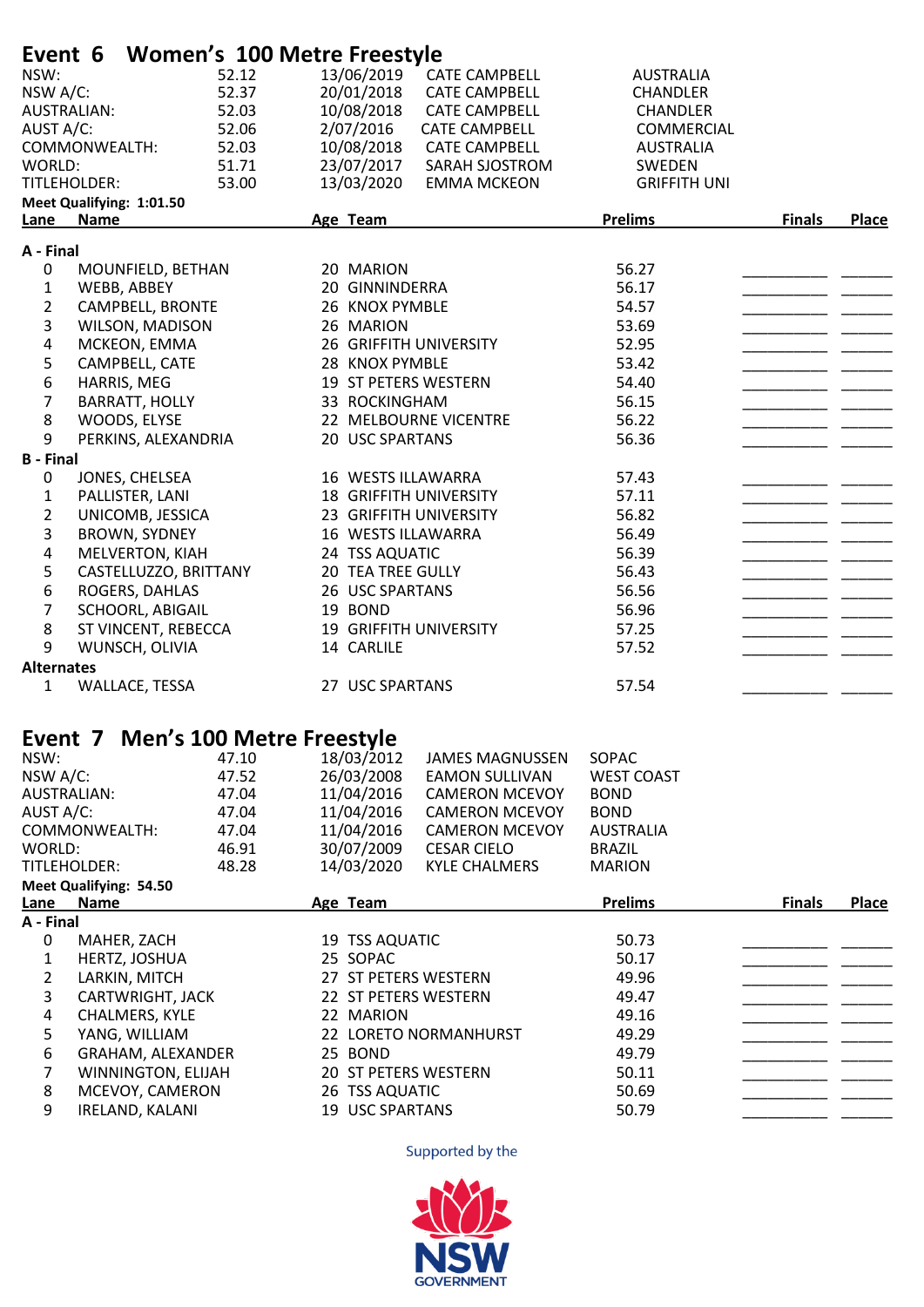| <b>B-Final</b>                  |                                  |                      |                                             |                                       |                          |               |       |
|---------------------------------|----------------------------------|----------------------|---------------------------------------------|---------------------------------------|--------------------------|---------------|-------|
| $\mathbf 0$                     | MCDONALD, ANGUS                  |                      | 19 SOPAC                                    |                                       | 51.62                    |               |       |
| $\mathbf{1}$                    | <b>GERRARD, JACK</b>             |                      |                                             | 26 MELBOURNE VICENTRE                 | 51.24                    |               |       |
| $\overline{2}$                  | HANSFORD, JACOB                  |                      | 25 ST PETERS WESTERN                        |                                       | 51.16                    |               |       |
| 3                               | ROBERTS, WESLEY                  |                      | 23 WESTS ILLAWARRA                          |                                       | 51.02                    |               |       |
| 4                               | PICKETT, MICHAEL                 |                      |                                             | 18 NEW ZEALAND FEDERATION             | 50.86                    |               |       |
| 5                               | <b>GEBBIE, LUKE</b>              |                      |                                             | 24 MELBOURNE VICENTRE                 | 50.93                    |               |       |
| 6                               | COLLETT, JOSHUA                  |                      | 17 KNOX PYMBLE                              |                                       | 51.13                    |               |       |
| $\overline{7}$                  | SPELLER, EDWARD                  |                      | 17 MELBOURNE VICENTRE                       |                                       | 51.17                    |               |       |
| 8<br>CHAMPION, SHAUN            |                                  |                      | 21 ABBOTSLEIGH                              |                                       | 51.59                    |               |       |
| 9                               | ZUBCIC, LUKA                     |                      |                                             | 24 WESTERN MELBOURNE PROPULSION 51.72 |                          |               |       |
| <b>Alternates</b>               |                                  |                      |                                             |                                       |                          |               |       |
| 1                               | GORGAS, GABRIEL                  |                      | 18 KNOX PYMBLE                              |                                       | 51.93                    |               |       |
| Event 8                         |                                  | Women's 400 Metre IM |                                             |                                       |                          |               |       |
| NSW:                            |                                  | 4:40.49              | 7/11/2019                                   | <b>MEG BAILEY</b>                     | <b>HUNTER</b>            |               |       |
| NSW A/C:                        |                                  | 4:31.46              | 22/03/2008                                  | <b>STEPHANIE RICE</b>                 | <b>ST PETERS WESTERN</b> |               |       |
| AUSTRALIAN:                     |                                  | 4:29.45              | 10/08/2008                                  | <b>STEPHANIE RICE</b>                 | <b>ST PETERS WESTERN</b> |               |       |
| AUST A/C:                       |                                  | 4:31.46              | 22/03/2008                                  | <b>STEPHANIE RICE</b>                 | <b>ST PETERS WESTERN</b> |               |       |
|                                 | COMMONWEALTH:                    |                      | 10/08/2008                                  | <b>STEPHANIE RICE</b>                 | <b>AUSTRALIA</b>         |               |       |
| WORLD:                          |                                  | 4:29.45              |                                             |                                       |                          |               |       |
|                                 |                                  | 4:26.36              | 6/08/2016                                   | KATINKA HOSSZU                        | <b>HUNGARY</b>           |               |       |
| TITLEHOLDER:                    |                                  | 4:41.22              | 13/03/2020                                  | <b>MEG BAILEY</b>                     | <b>HUNTER</b>            |               |       |
| Lane                            | Meet Qualifying: 5:20.00<br>Name |                      | Age Team                                    |                                       | <b>Prelims</b>           | <b>Finals</b> | Place |
| A - Final                       |                                  |                      |                                             |                                       |                          |               |       |
| $\mathbf 0$                     | ZAVADOVA, BARBORA                |                      | 28 KAWANA WATERS                            |                                       | 4:55.53                  |               |       |
| $\mathbf{1}$                    | HARRISON, LEXI                   |                      | 18 NARRABEEN                                |                                       | 4:54.66                  |               |       |
| $\overline{2}$<br>MUIR, EMILIE  |                                  |                      |                                             | 17 GRIFFITH UNIVERSITY                | 4:51.65                  |               |       |
| 3<br>SHERIDAN, MIKKAYLA         |                                  |                      | 26 USC SPARTANS                             |                                       | 4:48.14                  |               |       |
| $\pmb{4}$<br><b>BAILEY, MEG</b> |                                  |                      | 24 HUNTER                                   |                                       | 4:44.49                  |               |       |
| 5                               |                                  |                      |                                             |                                       |                          |               |       |
|                                 | RASMUSSEN, MYA                   |                      | 20 NEW ZEALAND FEDERATION<br>19 GINNINDERRA |                                       | 4:47.94                  |               |       |
| 6                               | ESSAM, JACINTA                   |                      |                                             |                                       | 4:50.59                  |               |       |
| $\overline{7}$                  | <b>BROWN, CHARLI</b>             |                      | 18 MANLY                                    |                                       | 4:51.71                  |               |       |
| 8                               | MADDEN, JESSICA                  |                      |                                             | <b>18 GRIFFITH UNIVERSITY</b>         | 4:55.15                  |               |       |
| 9                               | DELMENICO, MELA                  |                      | 17 CITY OF SYDNEY                           |                                       | 4:57.05                  |               |       |
| <b>Alternates</b>               |                                  |                      |                                             |                                       |                          |               |       |
| 1                               | FITZHENRY, FRANCESCA             |                      | 21 CARLILE                                  |                                       | 4:58.17                  |               |       |
| $\overline{2}$                  | IRVINE, TALIKA                   |                      | 14 BAY & BASIN                              |                                       | 5:04.04                  |               |       |
| Event 9                         |                                  |                      | <b>Women's 200 Metre Backstroke</b>         |                                       |                          |               |       |
| NSW:                            |                                  | 2:06.06              | 29/08/2011                                  | <b>BELINDA HOCKING</b>                | <b>AUSTRALIA</b>         |               |       |
| NSW A/C:                        |                                  | 2:06.38              | 13/03/2020                                  | <b>KAYLEE MCKEON</b>                  | <b>USC SPARTANS</b>      |               |       |
| <b>AUSTRALIAN:</b>              |                                  | 2:05.68              | 29/07/2017                                  | <b>EMILY SEEBOHM</b>                  | <b>BRISBANE GRAMMAR</b>  |               |       |
| AUST A/C:                       |                                  | 2:05.98              | 8/04/2018                                   | <b>KYLIE MASSE</b>                    | <b>CANADA</b>            |               |       |
|                                 | COMMONWEALTH:                    | 2:05.68              | 29/07/2017                                  | <b>EMILY SEEBOHM</b>                  | QUEENSLAND               |               |       |
| WORLD:                          |                                  | 2:03.35              | 26/07/2019                                  | <b>REGAN SMITH</b>                    | <b>USA</b>               |               |       |
| TITLEHOLDER:                    |                                  | 2:06.38              | 13/03/2020                                  | <b>KAYLEE MCKEOWN</b>                 | <b>USC SPARTANS</b>      |               |       |
|                                 | Meet Qualifying: 2:36.00         |                      |                                             |                                       |                          |               |       |
| Lane                            | <b>Name</b>                      |                      | Age Team                                    |                                       | <b>Prelims</b>           | <b>Finals</b> | Place |
| A - Final                       |                                  |                      |                                             |                                       |                          |               |       |
| 0                               | JONES, EMILY                     |                      | 17 HUNTER                                   |                                       | 2:21.52                  |               |       |
| 1                               | VAN ZOGGEL, ANNEKE               |                      | <b>16 EPPING BULLETS</b>                    |                                       | 2:20.22                  |               |       |
| 2                               | FYDLER, ADRIANA                  |                      | 17 KNOX PYMBLE                              |                                       | 2:18.96                  |               |       |
| 3                               | UNICOMB, JESSICA                 |                      |                                             | 23 GRIFFITH UNIVERSITY                | 2:16.63                  |               |       |
| 4                               | MCKEOWN, KAYLEE                  |                      | <b>19 USC SPARTANS</b>                      |                                       | 2:12.20                  |               |       |
| 5                               | SEEBOHM, EMILY                   |                      |                                             | 28 GRIFFITH UNIVERSITY                | 2:14.37                  |               |       |
| 6                               | WEBB, ABBEY                      |                      | 20 GINNINDERRA                              |                                       | 2:17.26                  |               |       |
| $\overline{7}$                  | KENNEALLY, CHELSEA               |                      | 18 GINNINDERRA                              |                                       | 2:19.28                  |               |       |
| 8                               | EVANS, BLAIR                     |                      | 29 UWA WEST COAST                           |                                       | 2:21.32                  |               |       |
|                                 |                                  |                      |                                             |                                       |                          |               |       |
| 9                               | <b>BECK, ELLIE</b>               |                      | 14 KNOX PYMBLE                              |                                       | 2:21.84                  |               |       |
|                                 |                                  |                      |                                             |                                       |                          |               |       |

## ticketbooth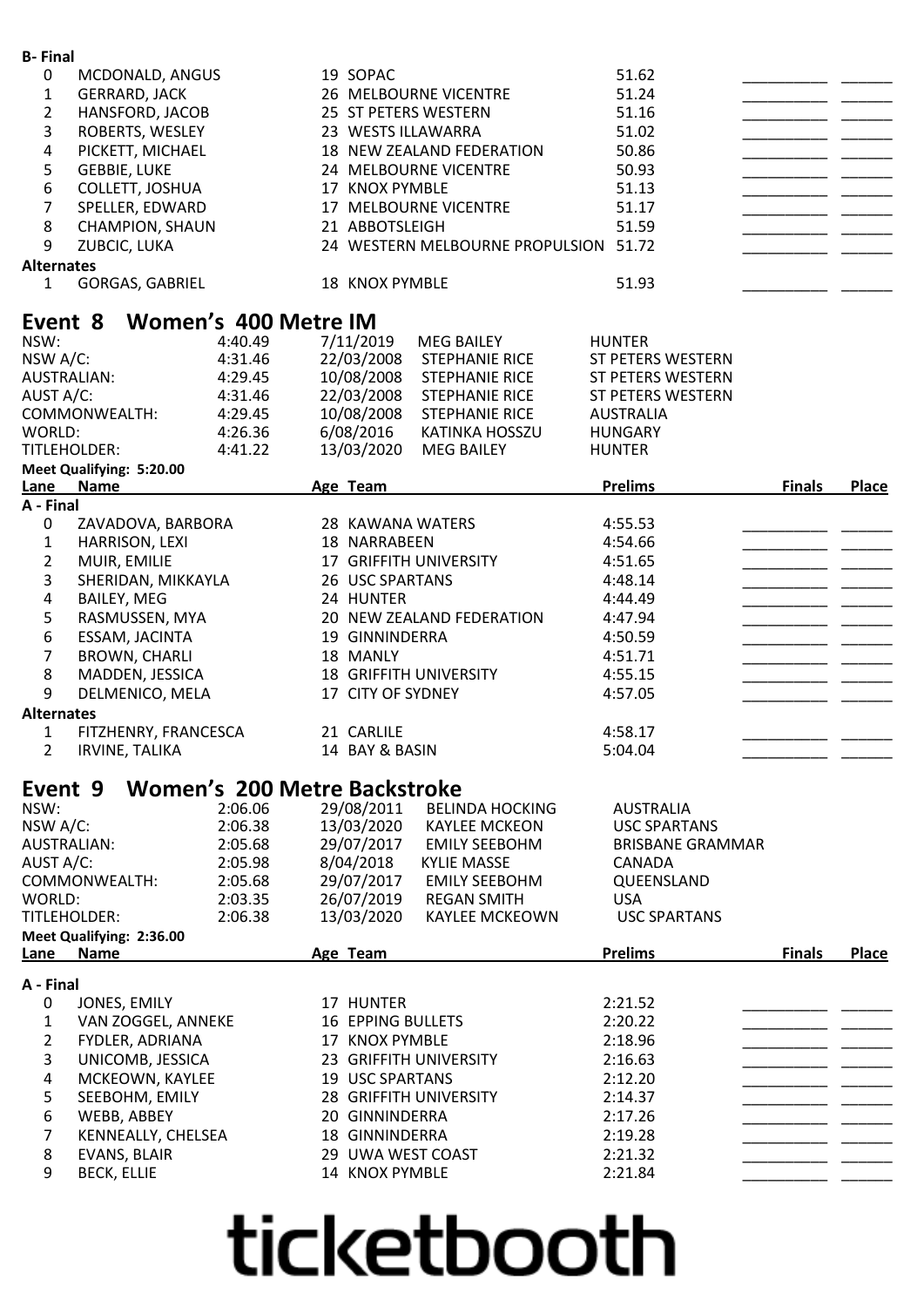| <b>B</b> - Final  |                       |    |                              |         |  |
|-------------------|-----------------------|----|------------------------------|---------|--|
| 0                 | CLARK, CASSIE         |    | 18 WARRINGAH AQUATIC         | 2:27.46 |  |
|                   | VILLIERS, ORIANE      |    | 22 CANBERRA                  | 2:25.87 |  |
| 2                 | PEREGRINA, GEORGIA    |    | 19 KNOX PYMBLE               | 2:24.52 |  |
| 3                 | <b>FOWLER, ANNIKA</b> |    | 13 MANLY                     | 2:23.94 |  |
| 4                 | LAWRENCE, ALEXANDRA   |    | <b>15 LORETO NORMANHURST</b> | 2:22.42 |  |
| 5                 | JONES, SASCHA         |    | 17 ST CATHERINE'S            | 2:23.59 |  |
| 6                 | <b>BOLL, LAURA</b>    |    | <b>19 LORETO NORMANHURST</b> | 2:24.04 |  |
|                   | WILLIAMSON, ABBEY     |    | 16 MACQUARIE UNIVERSITY      | 2:25.83 |  |
| 8                 | CHARLTON, OLIVIA      |    | 17 CASTLE HILL RSL DOLPHINS  | 2:26.77 |  |
| 9                 | LAWRENCE, MILLA       |    | 13 BARKER AQUATIC            | 2:27.51 |  |
| <b>Alternates</b> |                       |    |                              |         |  |
|                   | OZDEMIR, TAYLAH       | 17 | <b>AQUABLITZ TOONGABBIE</b>  | 2:27.57 |  |

#### **Event 103 Men's 11 & Over 200 Metre IM Multi-Class**

| Lane | <b>Name</b>            | Age Team                  | <b>Prelims</b> | <b>Finals</b> | Place |
|------|------------------------|---------------------------|----------------|---------------|-------|
|      | Heat 1 of 1 Prelims    |                           |                |               |       |
| 0    | BALE, DAVID SM9        | 48 WODEN VALLEY           | 3:05.47        |               |       |
|      | HEALD, LOGAN SM16      | 19 NUSWIM                 | 2:45.81        |               |       |
| 2    | HUGHES, HENRY SM15     | 17 CITY OF SYDNEY         | 2:35.99        |               |       |
| 3    | GILLHAM, HUGH SM10     | 18 KINROSS WOLAROI        | 2:21.70        |               |       |
| 4    | PEARSE, COL SM10       | 17 MELBOURNE H2O          | 2:17.90        |               |       |
| 5    | ALFORD, JOSHUA SM14    | 25 TUGGERANONG VIKINGS    | 2:21.51        |               |       |
| 6    | JASON, NATHAN SM12     | 18 USC SPARTANS           | 2:22.72        |               |       |
|      | HANRATTY, LACHLAN SM14 | <b>16 REVESBY WORKERS</b> | 2:39.21        |               |       |
| 8    | DYER, TARREN SM14      | 23 WOLLONGONG             | 2:49.44        |               |       |
| 9    |                        |                           |                |               |       |

#### **Event 104 Women's 11 & Over 200 Metre IM Multi-Class**

| Lane          | <b>Name</b>              | Age Team                     | <b>Prelims</b> | <b>Finals</b> | Place |
|---------------|--------------------------|------------------------------|----------------|---------------|-------|
| Heat          | <b>Finals</b><br>1       |                              |                |               |       |
| 0             | THOMAS KANE, TIFFANY SM7 | 19 WARRINGAH AQUATIC         | 3:06.48        |               |       |
|               | ICHINOSE, MEI SM9        | 24 USC SPARTANS              | 2:46.34        |               |       |
| $\mathcal{L}$ | DEDEKIND, KATJA SM13     | 19 USC SPARTANS              | 2:39.66        |               |       |
| 3             | CORRY, TAYLOR SM14       | 26 NELSON BAY                | 2:37.62        |               |       |
| 4             | LEONHARDT, PAIGE SM14    | 20 UNIVERSITY OF QUEENSLAND  | 2:32.08        |               |       |
| 5             | GREENWOOD, JASMINE SM10  | 16 BAY & BASIN               | 2:32.74        |               |       |
| 6             | STORM, RUBY SM14         | 17 USC SPARTANS              | 2:38.17        |               |       |
|               | STEPHENS, KEIRA SM10     | 18 USC SPARTANS              | 2:40.09        |               |       |
| 8             | SAYYADI, AVA SM10        | <b>18 LORETO NORMANHURST</b> | 3:02.07        |               |       |
| 9             | RICHARDS, POPPY SM8      | 16 USC SPARTANS              | 3:10.71        |               |       |
|               |                          |                              |                |               |       |

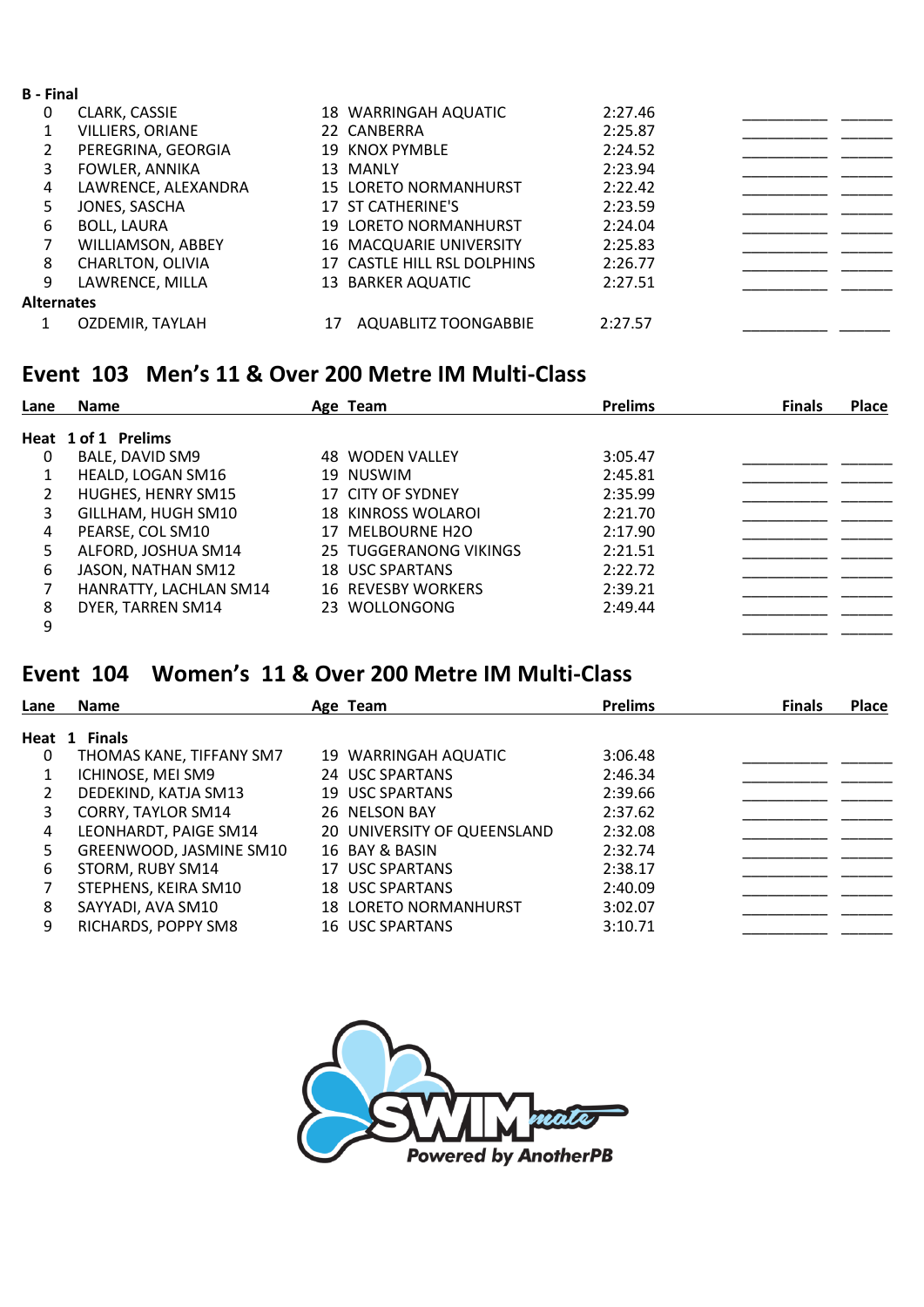|  |  | Event 10 Men's 50 Metre Backstroke |  |
|--|--|------------------------------------|--|
|  |  |                                    |  |

|                   | Event 10 Men's 50 Metre Backstroke |       |                   |                              |                       |               |              |
|-------------------|------------------------------------|-------|-------------------|------------------------------|-----------------------|---------------|--------------|
| NSW:              |                                    | 24.54 | 5/04/2014         | <b>BENJAMIN TREFFERS</b>     | <b>BURLEY GRIFFIN</b> |               |              |
| NSW A/C:          |                                    | 24.53 | 3/03/2017         | <b>JUNYA KOGA</b>            | <b>JAPAN</b>          |               |              |
|                   | <b>AUSTRALIAN:</b>                 | 24.54 | 5/04/2014         | <b>BENJAMIN TREFFERS</b>     | <b>BURLEY GRIFFIN</b> |               |              |
| AUST A/C:         |                                    | 24.54 | 5/04/2014         | <b>BENJAMIN TREFFERS</b>     | <b>BURLEY GRIFFIN</b> |               |              |
|                   | COMMONWEALTH:                      | 24.04 | 2/08/2009         | <b>LIAM TANCOCK</b>          | <b>GREAT BRITAN</b>   |               |              |
| WORLD:            |                                    | 24.00 | 4/08/2019         | KILMENT KOLESNIKOV           | <b>RUSSIA</b>         |               |              |
|                   | TITLEHOLDER:                       | 25.12 | 14/03/2020        | <b>WILLIAM YANG</b>          | <b>LORETO</b>         |               |              |
|                   | Meet Qualifying: 30.50             |       |                   |                              |                       |               |              |
| Lane              | <b>Name</b>                        |       | Age Team          |                              | <b>Prelims</b>        | <b>Finals</b> | <b>Place</b> |
| $A$ – Final       |                                    |       |                   |                              |                       |               |              |
| 0                 | PEKNICE, TOBY                      |       | 17 KNOX PYMBLE    |                              | 27.41                 |               |              |
| $\mathbf{1}$      | HANCE, BENJAMIN                    |       | 20 USC SPARTANS   |                              | 27.36                 |               |              |
| $\overline{2}$    | SWINBURN, STUART                   |       |                   | 19 UNIVERSITY OF NSW         | 26.68                 |               |              |
| 3                 | WOODWARD, BRADLEY                  |       |                   | 22 MINGARA AQUATIC           | 26.23                 |               |              |
| 4                 | LARKIN, MITCH                      |       |                   | 27 ST PETERS WESTERN         | 25.67                 |               |              |
| 5                 | YANG, WILLIAM                      |       |                   | 22 LORETO NORMANHURST        | 25.78                 |               |              |
| 6                 | <b>BOOTH, SHAYE</b>                |       |                   | 20 MINGARA AQUATIC           | 26.30                 |               |              |
| $\overline{7}$    | MACKAY, LACHLAN                    |       | 18 NOVOCASTRIAN   |                              | 27.04                 |               |              |
| 8                 | BERRYMAN, TOM                      |       | 20 CITY OF SYDNEY |                              | 27.38                 |               |              |
| 9                 | <b>TAYLOR, CHRISTIAN</b>           |       | 18 PLC SYDNEY     |                              | 27.47                 |               |              |
| $B$ – Final       |                                    |       |                   |                              |                       |               |              |
| 0                 | GEORGEVITS, MATTHEW                |       | 25 NARRABEEN      |                              | 28.43                 |               |              |
| $\mathbf{1}$      | <b>BIDOIS, TANE</b>                |       | 15 KNOX PYMBLE    |                              | 27.99                 |               |              |
| $\overline{2}$    | <b>GODBILLE, NICOLAS</b>           |       |                   | 20 CASTLE HILL RSL DOLPHINS  | 27.87                 |               |              |
| 3                 | <b>GODDARD, THOMAS</b>             |       |                   | 24 SYDNEY UNIVERSITY         | 27.72                 |               |              |
| 4                 | TELEKI, CHRISTOPHER                |       |                   | 23 AQUABLITZ TOONGABBIE      | 27.53                 |               |              |
| 5                 | <b>BAHAN, ERICK</b>                |       | 17 EPPING BULLETS |                              | 27.57                 |               |              |
| 6                 | <b>SUTTON, DECLAN</b>              |       |                   | <b>18 MACKSVILLE MARLINS</b> | 27.79                 |               |              |
| $\overline{7}$    | WILSON, JACK                       |       |                   | 21 SYDNEY UNIVERSITY         | 27.92                 |               |              |
| 8                 | <b>GLADEN, NICHOLAS</b>            |       |                   | 14 MACQUARIE UNIVERSITY      | 28.30                 |               |              |
| 9                 | FENWICK-KEARNS, CALLYN             |       | 17 MANLY          |                              | 28.45                 |               |              |
| <b>Alternates</b> |                                    |       |                   |                              |                       |               |              |
| 1                 | <b>BOWEN, BRYN</b>                 |       | 18 NUSWIM         |                              | 28.66                 |               |              |
| $\overline{2}$    | <b>BOLL, MARIUS</b>                |       |                   | 16 LORETO NORMANHURST        | 28.75                 |               |              |
|                   |                                    |       |                   |                              |                       |               |              |

### **Event 11 Women's 800 Metre Freestyle**

| NSW:                     | 8:19.76 | 28/02/2014 | JESSICA ASHWOOD   | <b>SOPAC</b>         |
|--------------------------|---------|------------|-------------------|----------------------|
| NSW A/C:                 | 8:19.59 | 4/03/2016  | JESSICA ASHWOOD   | <b>CHANDLER</b>      |
| AUSTRALIAN:              | 8:15.70 | 27/07/2019 | ARIARNE TITMUS    | ST PETERS WESTERN    |
| AUST A/C:                | 8:11.35 | 21/08/2014 | KATIE LEDECKY     | USA                  |
| COMMONWEALTH:            | 8:14.10 | 16/08/2008 | REBECCA ADLINGTON | <b>GREAT BRITAIN</b> |
| WORLD:                   | 8:04.79 | 18/08/2016 | KATIE LEDECKY     | <b>USA</b>           |
| TITLEHOLDER:             | 8:31.41 | 13/03/2020 | KIAH MELVERTON    | <b>TSS AQUATICS</b>  |
| Meet Qualifying: 9:25.00 |         |            |                   |                      |

| Lane | <b>Name</b>                | Age Team                      | <b>Seed Time</b> | <b>Finals</b> | Place |
|------|----------------------------|-------------------------------|------------------|---------------|-------|
|      | <b>Heat 2 Timed Finals</b> |                               |                  |               |       |
| 0    | FINEGAN, ASHLEY            | 18 CITY OF SYDNEY             | 9:02.13          |               |       |
| 1    | MACLEOD, LUCINDA           | <b>16 GRIFFITH UNIVERSITY</b> | 8:47.02          |               |       |
| 2    | ROGERS, DAHLAS             | 26 USC SPARTANS               | 8:41.64          |               |       |
| 3    | HINES, PHOEBE              | 22 USC SPARTANS               | 8:32.04          |               |       |
| 4    | MELVERTON, KIAH            | 24 TSS AQUATIC                | 8:22.24          |               |       |
| 5.   | GOUGH, MADELEINE           | 21 TSS AQUATIC                | 8:25.94          |               |       |
| 6    | JOHNSON, MOESHA            | 23 TSS AQUATIC                | 8:35.94          |               |       |
|      | ESSAM, JACINTA             | 19 GINNINDERRA                | 8:44.51          |               |       |
| 8    | HARRISON, LEXI             | 18 NARRABEEN                  | 8:56.09          |               |       |
| 9    | SHIRES, FRANCES            | <b>19 SYDNEY UNIVERSITY</b>   | 9:08.01          |               |       |